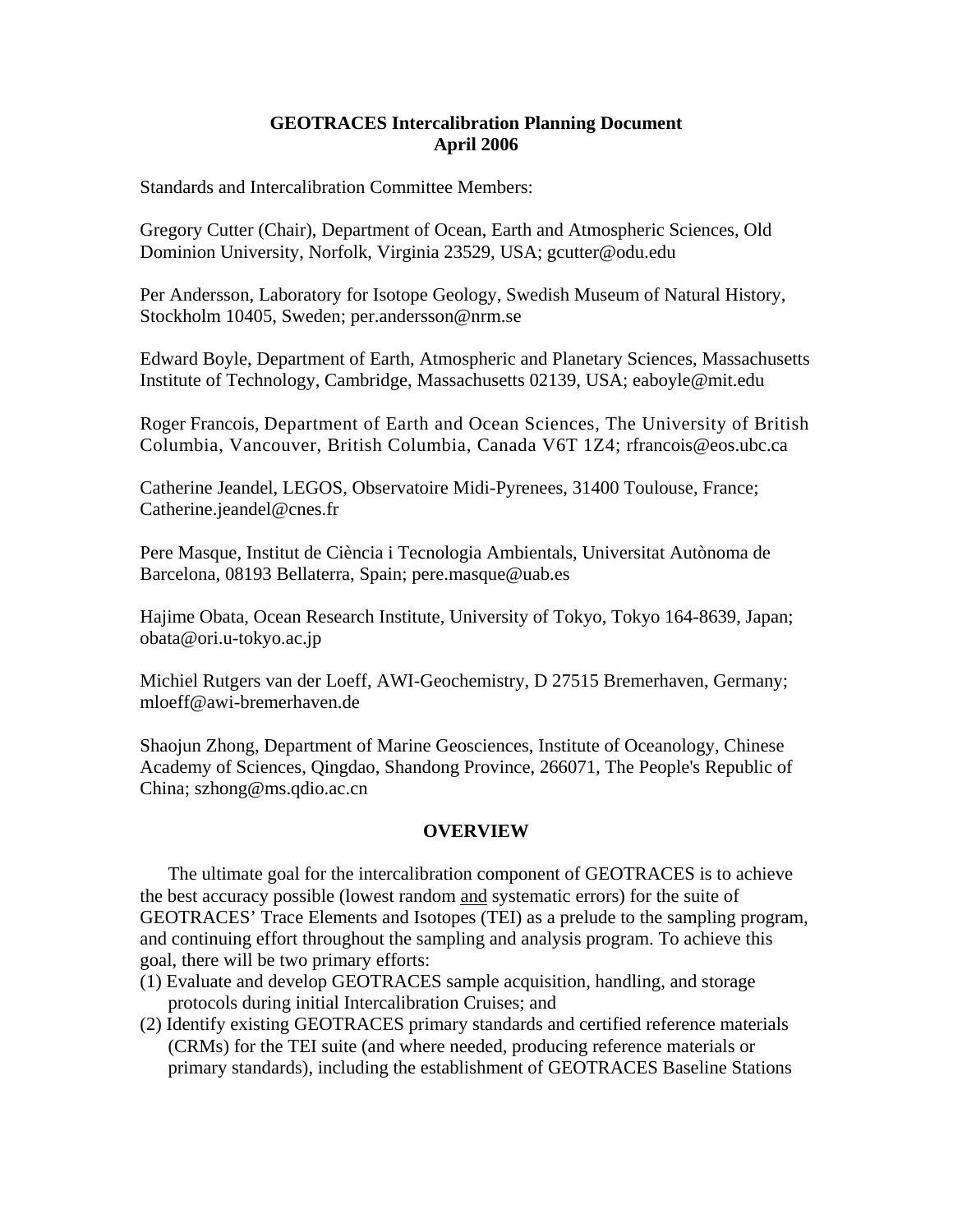that can be used to evaluate accuracy from sampling to analysis (to facilitate intercalibration for TEIs that do not have CRMs).

## BACKGROUND

In order for the goals of GEOTRACES to be met, TEI data must be as accurate as possible (see Table 1 for definitions of relevant terms used here). The works of Bruland et al. (1979) and Schaule and Patterson (1981) showed that for certain trace elements, accuracy could be compromised at each step in determining elemental concentrations in seawater - sample acquisition, handling/processing, storage, and finally analysis. In the recent past, most efforts have been directed at the last step - analysis - and for many TEIs the effects of sample handling and storage have hardly been addressed.

Other chemical oceanographic communities have recently faced a similar problem and could be consulted for guidance in our efforts to optimize collection, handling, storage and analyses of TEIs. The DOC/DON community prepared a common aqueous reference material and blank, and preformed an exhaustive intercalibration for DOC (Sharp et al., 2002a), and a less rigorous intercomparison for DON (Sharp et al., 2002b). Similarly, the determinations of total carbon and nitrogen, and organic carbon, in oceanic (sediment trap) particles and sediments, have been intercompared (King et al., 1998). Both of these efforts were undertaken due to a lack of appropriate standards (i.e., with the same matrix as that of actual samples) or certified reference materials that are ideal for quantifying an analytical method's accuracy. Indeed, the need for such certified marine materials (water and particles) that include many inorganic and organic parameters was thoroughly addressed by the US Committee on Reference Materials for Ocean Science (NRC, 2002).

While valuable, reference materials do not validate sampling and handling methods used at sea. Moreover, no reference materials are available for chemical speciation of dissolved constituents (trace elements, nutrients). One study has examined sample handling and analytical accuracy: the intercomparison program for marine colloids (Buesseler et al., 1996). This effort used a common water source, but varying cross-flow filtration systems to isolate colloids, followed by several analytical methods (in this case for the determination of organic carbon). Perhaps one of the most complete evaluations from sample acquisition to analysis for trace elements occurred as part of the Intergovernmental Oceanographic Commission's 1990 Contaminant Baseline Survey (Landing et al., 1995). Samples were taken with a variety of General Oceanic's Go Flo bottles, filtered or unfiltered, placed in a variety of bottles (supplied by the participating labs), stored for varying times, and analyzed using a suite of methods. Not unexpectedly, the results varied with the element. However, this was an ad hoc study, not specifically designed to rigorously evaluate the sources of error or with a sufficiently robust statistical design. It was also a bit ahead of its time in that TEI sampling and analytical knowledge has improved greatly over the past decade. None of these past efforts has paid much attention to sample storage, perhaps because earlier works (e.g., Subramanian et al., 1978) appeared to show that polyethylene bottles and acidification to <1.5 with nitric acid were sufficient; we now know that this is not correct for many trace elements.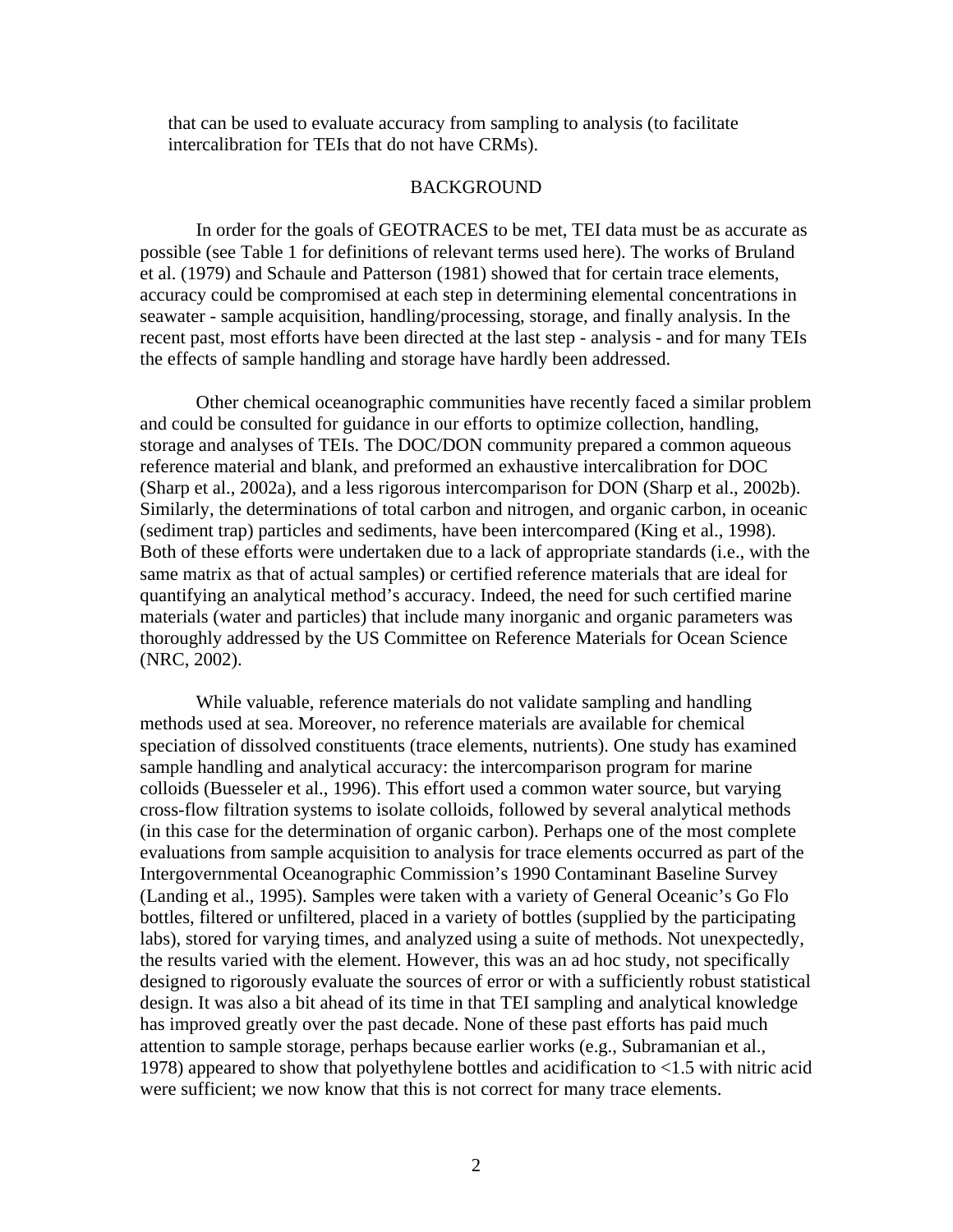**Table 1**. Terminology relevant to GEOTRACES Standards and Intercalibration Activities (not in alphabetical order, but by category)

- **Accuracy** *The degree of agreement of a measured value with the true or expected value of the quantity of concern* (Taylor, 1987)*.* Accuracy therefore includes random and systematic errors.
- **Precision** *The degree of mutual agreement characteristic of independent measurements as the result of repeated application of the process under specified conditions. It is concerned with the closeness of results* (Taylor, 1987)*.* Precision therefore is a measure of random errors in a method or procedure.
- **Standard** (also, **measurement standard** or **étalon**) *Material measure, measuring instrument, reference material or measuring system intended to define, realize, conserve or reproduce a unit or one or more values of a quantity to serve as a reference* (ISO, 1993). See **Primary Standard** for a definition more relevant to GEOTRACES.
- **Primary Standard** *Standard that is designated or widely acknowledged as having the highest metrological qualities and whose value is accepted without reference to others standards of the same quantity* (ISO, 1993).
- **Reference Material** *Material or substance one or more of whose property values are sufficiently homogeneous and well established to be used for the calibration of an apparatus, the assessment of a measurement method, or for assigning values to materials* (ISO, 1993).
- **Certified Reference Material** *Reference material, accompanied by a certificate, one or more of whose property values are certified by a procedure which establishes traceability to an accurate realization of the unit in which the property values are expressed, and for which each certified value is accompanied by an uncertainty at a stated level of confidence* (ISO, 1993).
- **Intercalibration** *The process, procedures, and activities used to ensure that the several laboratories engaged in a monitoring program can produce compatible data. When compatible data outputs are achieved and this situation is maintained, the laboratories can be said to be intercalibrated* (Taylor, 1987)*.* Intercalibration therefore is an active process between laboratories that includes all steps from sampling to analyses, with the goal of achieving the same accurate results regardless of the method or lab.
- **Intercomparison** This is not well defined in the literature, but by implication is the comparison of results between laboratories, but is not the active process of ensuring that the same results are achieved as in an **Intercalibration**. It also may not include all steps, for example, sampling, sample handling, and analyses.

In context of the SCOR Working Group 109 on 'Biogeochemistry of Iron in Seawater' major progress was made on improving the accuracy of oceanic Fe data. Iron is, together with trace metals like lead and zinc, known to be very susceptible to inadvertent contamination. A strong focus on getting good Fe data was deemed to have positive spinoff effects on determining other trace metals in seawater. The book produced by WG 109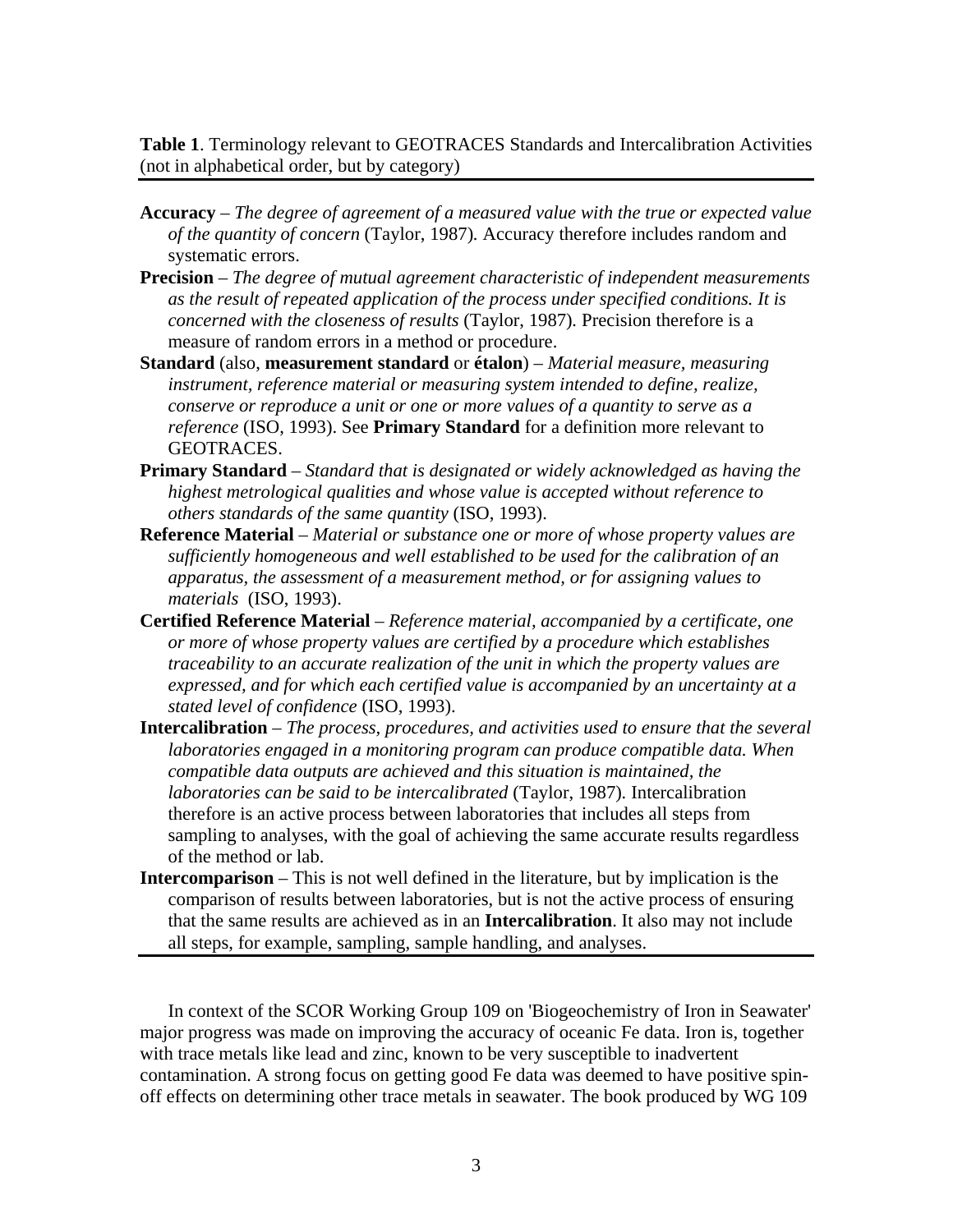(Turner and Hunter, 2001) contains one chapter detailing all the steps (sampling, filtration, pre-treatments, and final analyses) and their pitfalls for determination of Fe in seawater (Bruland and Rue, 2001). At the Third International Symposium on Iron in the Sea held in Amsterdam (1998) under aegis of the SCOR WG 109, planning for an international Fe certification exercise was begun. The concept was a feasibility study towards eventual 'routine' production and availability of a certified reference material for Fe in seawater, akin to the major success and ensuing scientific breakthroughs of the CRMs for oceanic DIC (Dickson and co-workers; DOE, 1994) and DOC (Sharp et al., 2002a). A second dedicated, SCOR-sponsored, planning workshop (San Antonio, January 2000) was held, followed by field preparations including bottle cleaning. During the IRONAGES-1 cruise (Polarstern, Sept/Oct 2000) a large volume sample was taken and divided into several hundred 1 liter bottles. These were sent out to laboratories all over the world and eventually 24 laboratories confidentially reported their measured concentrations to the independent coordinator, Jim Moffett. A long term storage assessment also was done by Bowie, Worsfold, and co-workers as part of this effort. The results were presented and discussed at a third SCOR-sponsored workshop (San Francisco, December 2002). The workshop discussions led to improved insights amongst the participants, and these were summarized in one article reporting the overall procedure, findings and recommendations (Bowie et al, 2006). A preceding article reported on the shipboard comparison of 4 analytical methods for Fe during the actual sampling cruise (Bowie et al., 2003).

Next, the Sampling and Analysis of Iron (SAFe) program (coordinated by K. Johnson at the Monterey Bay Aquarium Research Institute) undertook the task of evaluating and improving the accuracy of oceanic iron measurements from sampling to analysis via an intercalibration cruise. For sample acquisition, many different systems were used, including: Go Flos suspended on Kevlar hydrowire and triggered with plastic messengers (the method of choice for historical reasons), the automated MITESS sampler, a trace metal clean rosette, and non-metallic pumping of surface waters. Most of the samples were filtered but the effects of different filtration methods were not examined closely (different methods were tested and these data may be available eventually). Samples were stored in various bottles at sea; some groups preferred fluorocarbon or polymethypentene bottles, but polyethylene was the most common material. Many iron determinations were done at sea, quantifying the  $t=0$  time point. The effect of storage time is being examined by analyses done from hours up to (so far) a year. The stability of iron speciation samples may be evaluated as well since several groups made  $t=0$ determinations at sea. Finally, large 500 L filtered and acidified composite samples were taken (surface and deep water) and placed in cleaned polyethylene bottles as an archive/reference material. This program is still underway and the results are just becoming available.

The SCOR-IRONAGES Certification exercise and the SAFe program provide models for the design of an equivalent GEOTRACES standards and intercalibration program for other TEI. The major differences are that GEOTRACES includes a large suite of elements and isotopes (including nutrients and tracers), chemical speciation studies, and both the dissolved and particulate phases. In this respect, some concepts on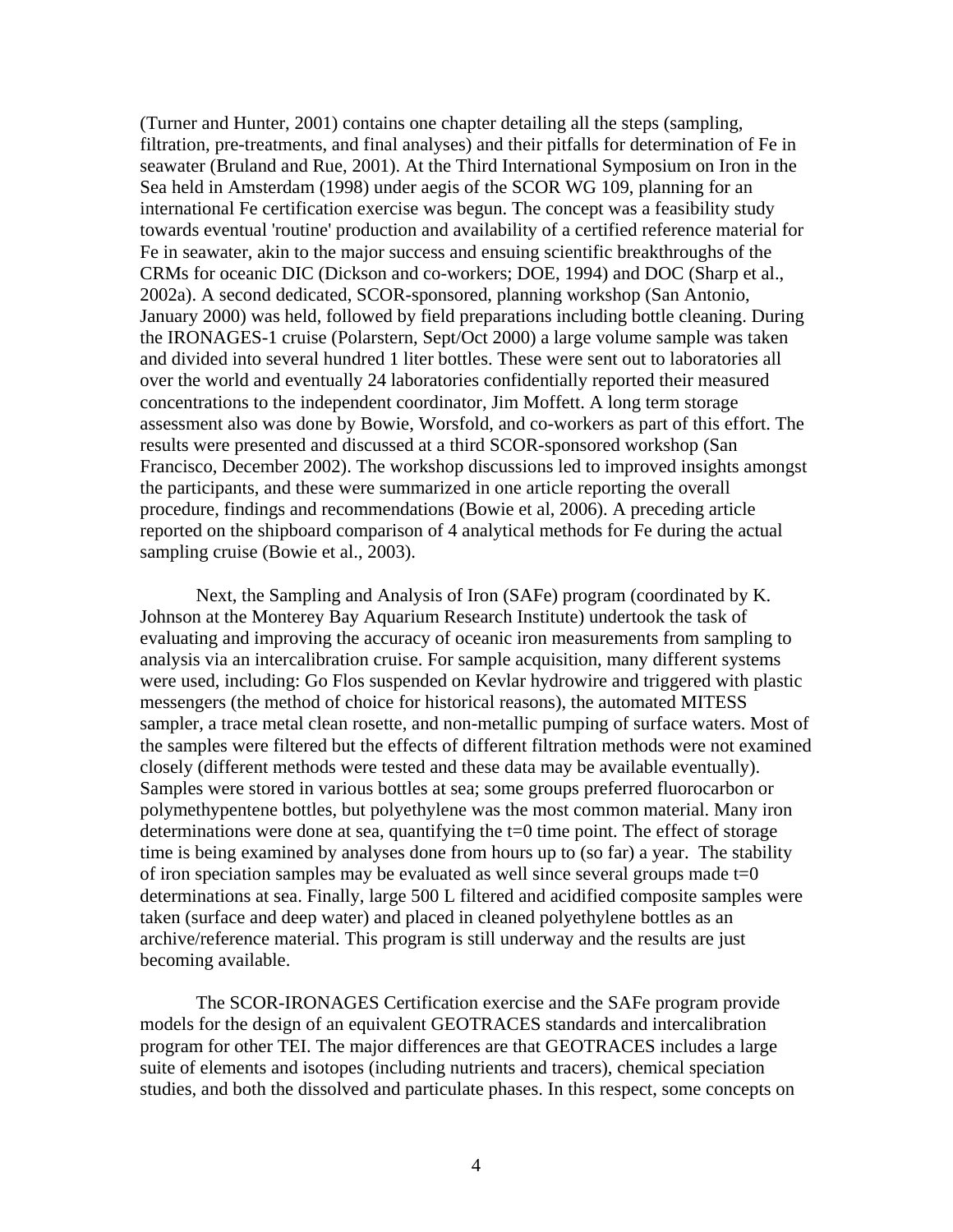sampling and intercalibration were tested during the recent GEOTRACES Pilot Study on the RV Polarstern (Bremerhaven to Cape Town, 13 October – 17 November 2005) and some references to their experiences and recommendations will be made in the sections to follow. Another unique feature of GEOTRACES is that studies will focus on largescale oceanic sections, requiring the most time-efficient sampling and analytical methods. For some of the TEI suite, particularly the radioisotopes and the measurements of chemical speciation, reference materials won't be available. This latter point necessitates the creation of "Baseline Stations" where investigators can compare their methods and data with the GEOTRACES data (particularly in deep waters where temporal variability should be minimized).

 Overall, the GEOTRACES Standards and Intercalibration (S&I) Program needs to establish suitable (accurate and non-contaminating) sampling and sample handling protocols for TEI under the constraints of its sampling program (transects), identify existing or develop new primary standards and certified reference materials, and establish GEOTRACES Baseline Stations where the concentrations and speciation of dissolved and particulate TEI have been intercalibrated and can be used as future references ("in situ reference materials"). In addition, the S&I Program must ensure that the methods for the sampling and determinations of essential ancillary parameters, including salinity, oxygen, pigments, DOC, and DON, and nutrients (ammonium, nitrite, nitrate, phosphate, and silicate) at nanomolar concentrations are similarly accurate throughout the program. The initial phase of these activities must include several Intercalibration Cruises where actual procedures and equipment are evaluated and perfected prior to actual GEOTRACES transects. In addition to developing the field methods for GEOTRACES, these Intercalibration Cruises will have the added potential of establishing several of the planned Baseline Stations.

### PROGRAM DESCRIPTION

1. Sampling, sample handling, and sample storage protocols, and methods for ancillary parameters.

### **Sampling**

#### Water/dissolved.

Water samples have to be taken with the largest volume possible given the demand for efficient use of ship time. The sampling system must be contamination-free for as many TEI as possible and the sampling process must not alter the phase (size) or chemical speciation. Preliminary discussions suggest that 20-30 liters may be the largest samples at all stations, but larger samples could be obtained less frequently. As an example, during the Polarstern Pilot Study samples of up to 100 L were collected in deep waters by combining up to 8 12 L bottles from the same depth; this could be employed in shallower waters as well. Although many systems have been shown to be capable of collecting uncontaminated samples, for a program such as GEOTRACES it appears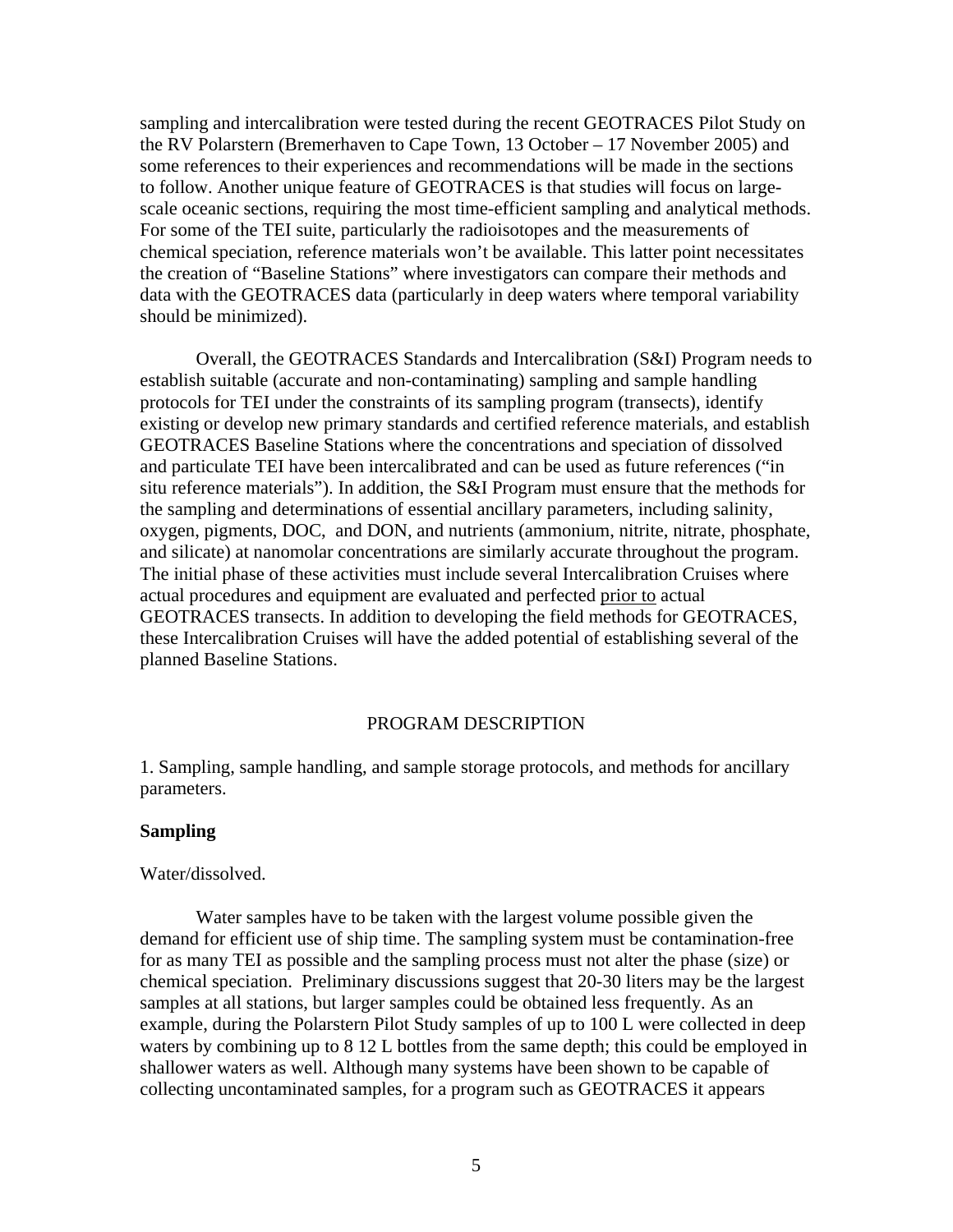reasonable to suppose that a Go-Flo/rosette (powder-coated aluminum) system on a Kevlar conducting capable (such as a larger version of the CLIVAR system used by C. Measures and W. Landing; Figure 1) could satisfy the demands for most TEI work. Alternative systems such as that shown in Figure 2 are acceptable if they are shown to produce equivalent results (either on test cruises or station re-occupations). Go-Flo sample bottles are not appropriate for some elements (e.g. Sn, a major component of PVC stabilizer). It is possible that some TEI samples will have to be collected by different means. The rosette frame of the CLIVAR system currently uses zinc anodes to minimize corrosion; although the motion of the sampler upwards should minimize this source of contamination, it would be preferable to use magnesium anodes if this material lasts sufficiently long. In addition, large  $(>30 \text{ L})$  samples for some radionuclides may be collected using in situ pumps and adsorption cartridges (see particle discussion to follow), but the logistics and extraction efficiencies of these systems will have to be evaluated on the Intercalibration Cruises.

In the upper  $\sim$ 50m, it may be preferable to use pumping/tubing systems that can be deployed while steaming so as to avoid contamination from the ship (and potentially obtain larger volumes for some purposes). Systems using a towed "fish" and pumps (e.g., De Jong et al., 1998; Vink et al., 2000) have been used with great success in the IOC Contaminant Baseline Surveys, and most recently during the Polarstern Pilot Study where it was also used to fill a 200 L plastic tank in less than 45 minutes for intercomparison studies. However, before any pump system is designated to be the routine method for sampling the upper waters, test cruises should establish that the bottle and pumping systems obtain comparable samples.



Figure 1. Sampling system currently in use for iron and aluminum on the CLIVAR Repeat Hydrography Program (C. Measures and W. Landing).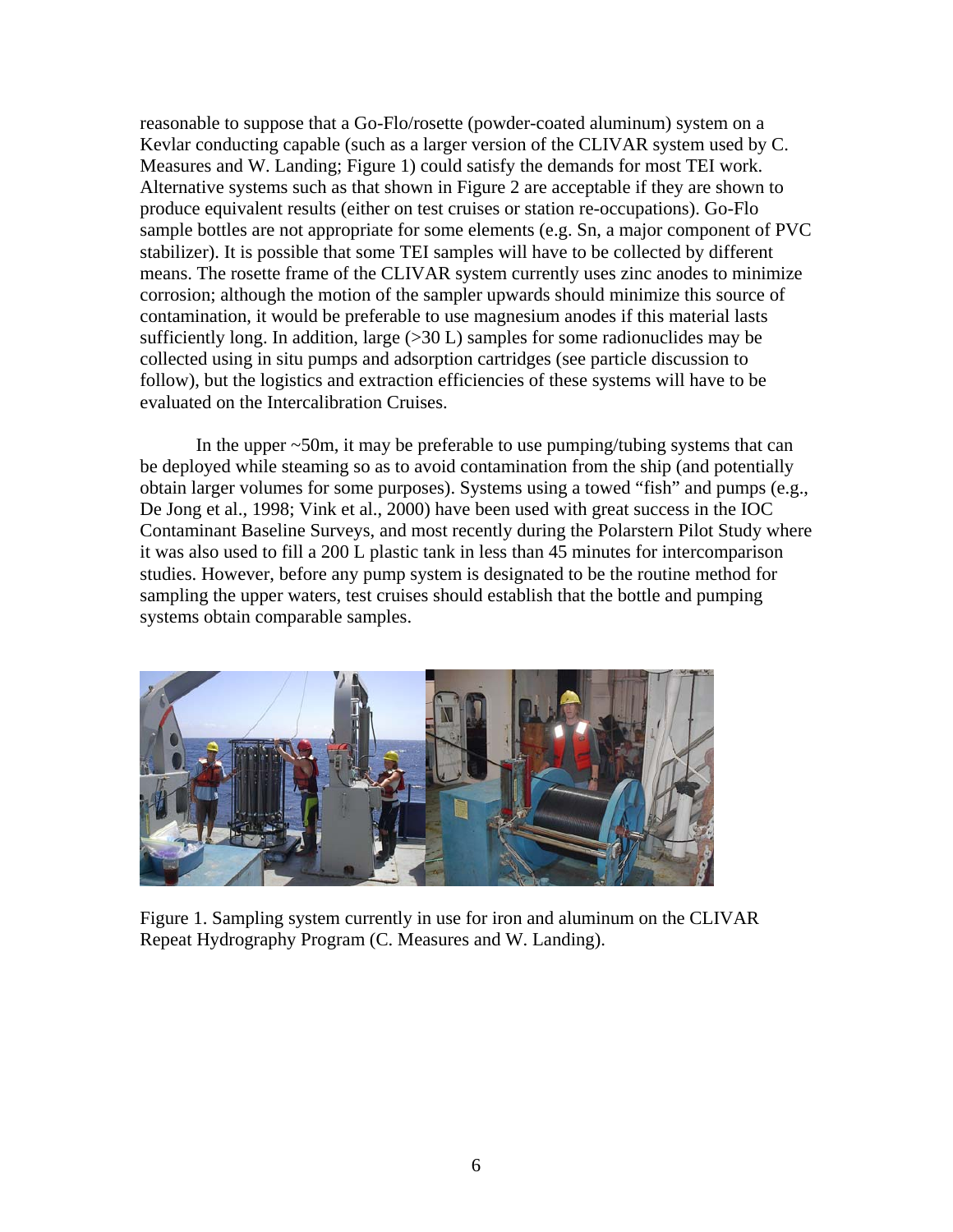

Figure 2. Rectangular, ultraclean titanium frame with 24 Go-Flo samplers (12 L) and CTD, etc. sensors in front of its own ultraclean laboratory van. Deployment with 20 mm Kevlar cable (9000 m on winch drum) with internal signal cables for sensors data transfer and for tripping bottles from deck at any desired depth. Pneumatics for closing samplers allows any shape frame (i.e., departing from circular shape prescribed by traditional stepping motor/trip wires). Upon recovery, the complete frame enters its clean container and samplers are emptied via filter cartridges into sample bottles. The system was successfully tested November 2005 in the Canary Basin, and will be used in IPY GEOTRACES 2007-2008 sections during Polarstern expeditions.

# Particles.

The above system for dissolved samples would allow the collection of filtered matter from 10-30 L volumes (through 142 mm filters held in Teflon or other noncontaminating materials), sufficient for certain TEIs and the determination of suspended particulate matter concentration (using pre-weighed filters), but these relatively small samples are entirely inadequate for many TEIs and probably do not represent the true spectrum of marine particles (e.g., Bishop et al., 1977). Therefore, in situ pumping systems would have to be utilized at stations where accurate particulate matter chemical composition must be determined (e.g., McLane, Challenger, Kiel in-situ pump or KISP). These systems are capable of sampling 500 L in 2 hours, and adsorption/coprecipitation cartridges (e.g.,  $MnO_2$ ) could be placed in line for sampling dissolved radionuclides such as radium or thorium. Thus, a crucial test for the GEOTRACES Intercalibration Cruises will be the evaluation of these pumps for logistical details (ease of deployment and recovery, wire time, etc), and comparison to bottle samples with particular reference to contamination and particle collection efficiency. A related task for the Intercalibration Cruises would be evaluating whether large volume particle samples can be taken with ship-board pumps for the upper 100 m (as noted above for dissolved samples). A further extension of this idea was tested on the Polarstern Pilot Study using a pump system and continuous centrifuge. The system is described in Schüssler and Kremling (1993) and used later by Kuss et al. (2001). The particles were collected on a Teflon sheet, mounted inside a stainless steel cylinder and used a titanium inlet and bottom.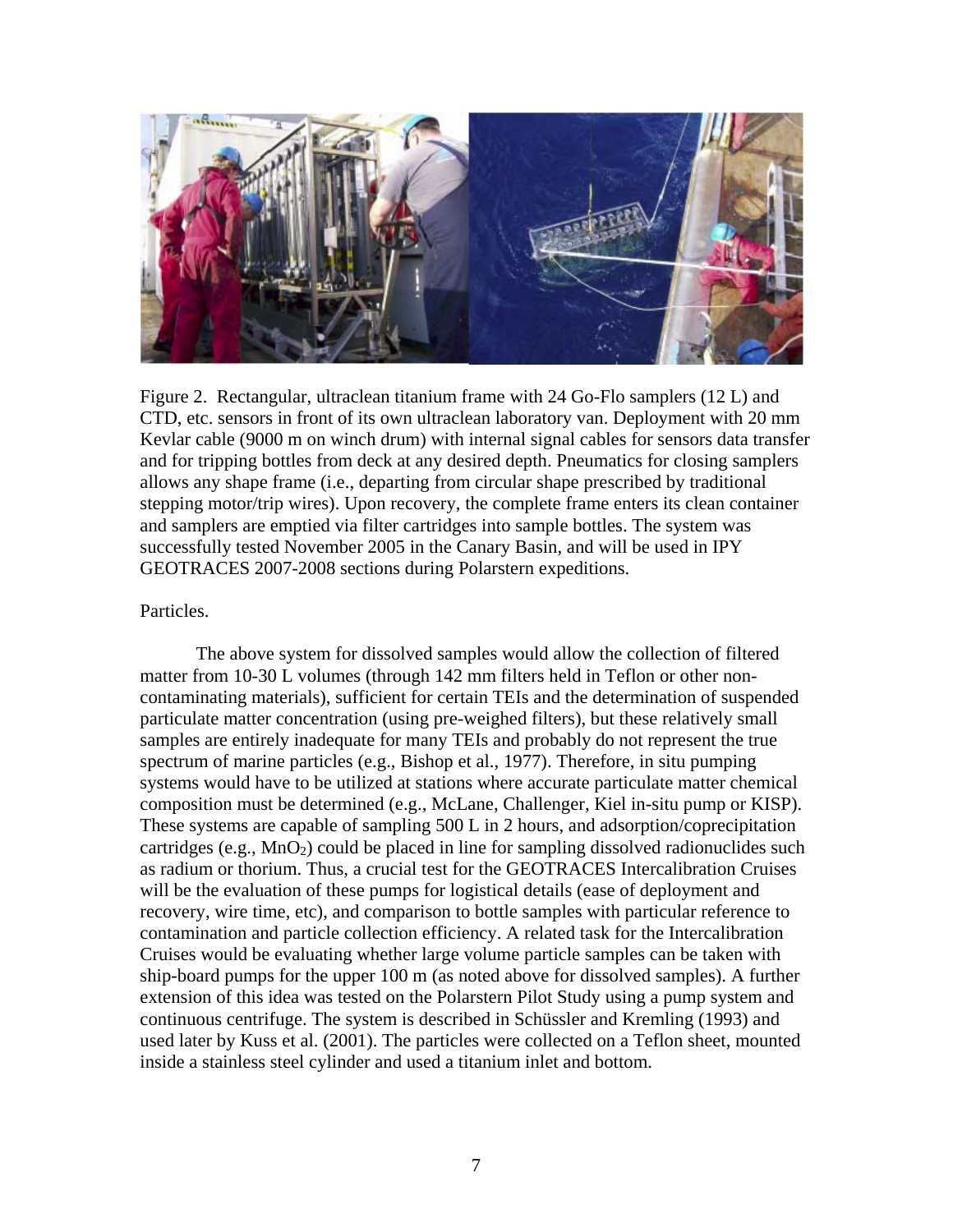## **Sample handling**

Trace element workers agree that samples should be drawn from the sampling bottles in a filtered air environment, not on the deck of the ship. Although it may be ideal to move an entire rosette system into the clean area, it may not be practical to do this with a transportable system that will be used on many different ships. In that case, individual bottles will have to be removed from the rosette and moved into the clean lab area. It is practical to move  $\sim$  12 liter samples manually, but  $\sim$  30 liter sample bottles would require the development of a safe, seaworthy system that minimizes the required physical effort.

### Dissolved.

In general, dissolved TEI determinations require sample filtration (although there may be some cases where filtration is not necessary because of small particulate loads and undesirable because of potential contamination). The standard routine for GEOTRACES should be filtration of (nearly) a complete sampling bottle through noncontaminating filters that are preserved for particulate matter analyses (see below). Appropriate filter types and pore sizes must be determined early in the preliminary stages of GEOTRACES. Divergent requirements for dissolved and particulate matter analysis may require a compromise of ideals to accommodate both, but it must be demonstrated that this compromise does not degrade the data quality of either. For example, many workers feel that  $0.2 \mu$ m filters should be used to eliminate small bacteria from the dissolved fraction. However, it is difficult to filter large volumes of water through  $0.2 \mu m$ filters appropriate for particulate matter analysis, so this pore size standard probably is not appropriate for the routine filtration of GEOTRACES samples for particulate matter samples. During the development of GEOTRACES protocols, significant effort should be directed at establishing methods for simultaneously obtaining high-quality particulate and dissolved TEI samples. There is anecdotal information that there is no significant difference in dissolved samples obtained from 0.2 µm and 0.4 µm pore size filters, but it is not obvious that this result would be true for all TEIs and in all environments (e.g. hydrothermal vent plumes). It may be worthwhile to investigate a dual in-line filtration system that first passes water through a larger pore size filter (for particulate analysis) and then through a 0.2 µm cartridge-style filter for the dissolved fraction. As a part of the Intercalibration Cruises, GEOTRACES should establish protocols for the appropriate filter materials (including polymer type as well as various trademark brands which may differ in cleanliness), appropriate cleaning protocols, and filtration procedures (e.g., dual in-line, etc).

Although some measurements may be made at sea soon after sample collection, many TEI measurements will be done in shore-based laboratories. Both types of analyses require some thought and testing to establish appropriate protocols for sample treatment. The recent SAFe project established that accurate shipboard Fe analysis required sample acidification to pH<2 for at least 24 h (room temperature) before all of the dissolved Fe could be detected.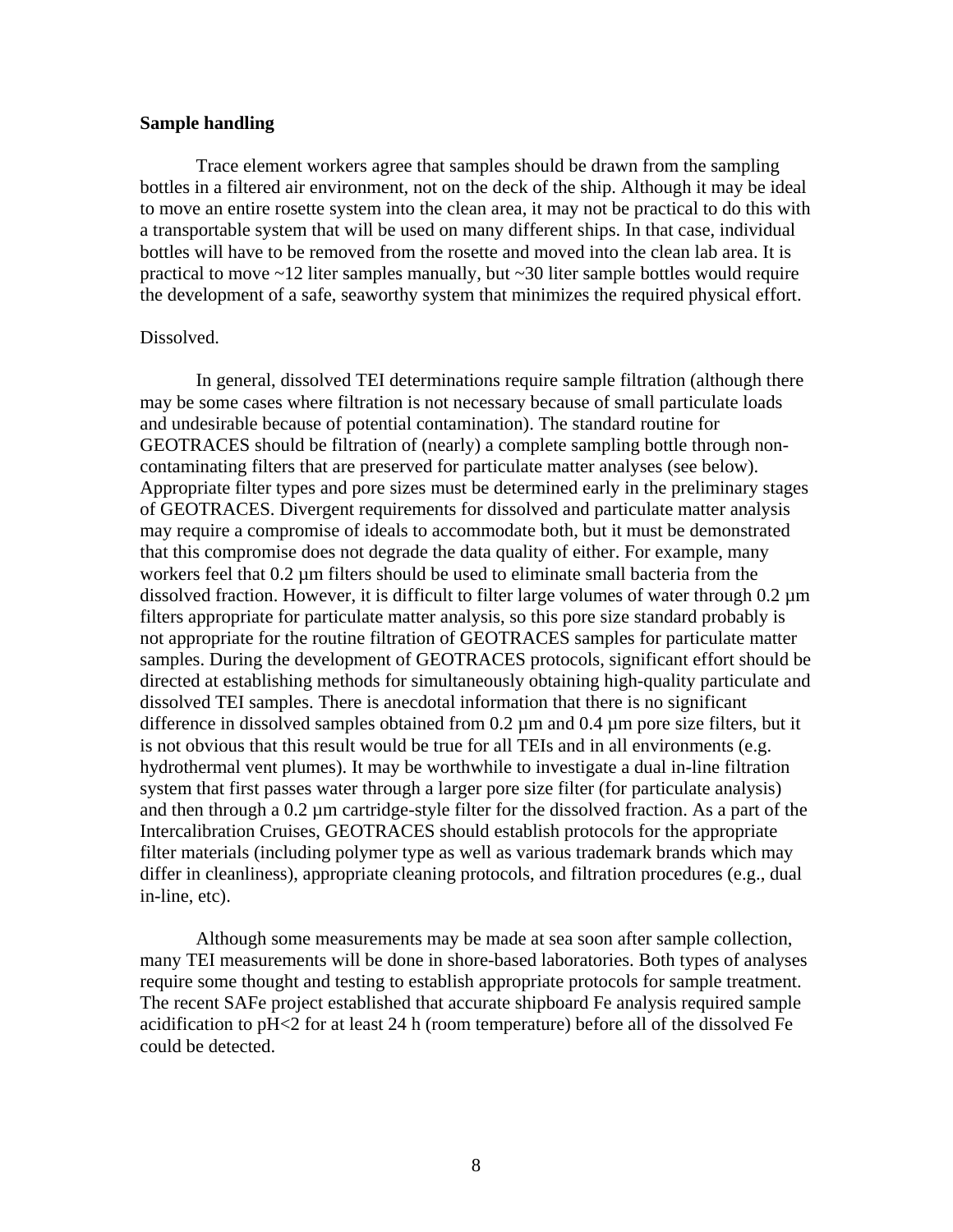Most TEI workers preserve samples using acidification, but differ on the type of acid and final pH of the solution. We suggest that in the absence of evidence to the contrary for an individual TEI (and leaving the thornier issue of speciation preservation to a later section), acidification with high-purity HCl is most appropriate because seawater is already high in chloride (so that this procedure achieves preservation with minimum alteration of the sample matrix). GEOTRACES-archived samples (not identified for specific TEIs) will also be collected and a separate protocol will be needed for these. Specifically, both filtered and unfiltered samples (1 L each) will be collected to avoid potential problems with contamination during filtration, likely in low-density polyethylene bottles. These will be acidified to pH<2 with HCl and a sample of the acid also will be archived (to assess blanks).

GEOTRACES should develop standard protocols for the addition of sample preservatives. While this work should be done under class 100 filtered air conditions, this step is particularly hazardous for the introduction of contamination: the acids will readily mobilize contaminants and multiple uses of pipettes etc. into reservoirs makes cumulative contamination possible. It might be worthwhile to spend some time exploring whether trace-element appropriate semi-automatic injectors exist or could be developed (e.g., like a Repipet, but made of more appropriate materials).

Because a large number of different sample bottles will be filled, we recommend that GEOTRACES settle upon a limited variety of sample bottles that can be organized into racks that minimize chaos when filling the bottles. Obviously this is not an absolute requirement, but a well-organized sample collection routine can help minimize problems.

The above discussion largely deals with sample handling for small-volume TEI samples, but for the TEIs requiring larger volumes  $(> 5 L;$  primarily the radioactive elements, but some stable isotopes as well), many factors will have to be evaluated on the Intercalibration Cruises. If large-volume samples are to be returned to shore, this would create logistical difficulties, given the number of stations and depths to be sampled. Thus, shipboard sample preconcentration methods such as iron hydroxide coprecipitation or manganese oxide cartridges could be used. The recovery and efficiency of these methods must be evaluated and optimized for the diverse suite of radionuclides in GEOTRACES as a part of the intercalibration program. During the Polarstern Pilot Study, parallel onboard Fe(OH)<sub>3</sub> precipitations were made for Nd, Be, and Hf in 2 L and 60-140 L samples. Results from these exercises will tell us whether large-volume precipitations can be carried out efficiently on-board ship. However, an additional consideration is that these sample preparation methods must not contaminate the ship or working spaces for other TEI samples (e.g., Fe and Mn).

### Particles.

As noted above, there are many potential problems with the type of filter material and pore size used during the GEOTRACES program. For example, organic carbon (POC) samples must be taken on glass or quartz fiber filters (certain metal filters are available, but are expensive and difficult to handle routinely), but cannot be used for most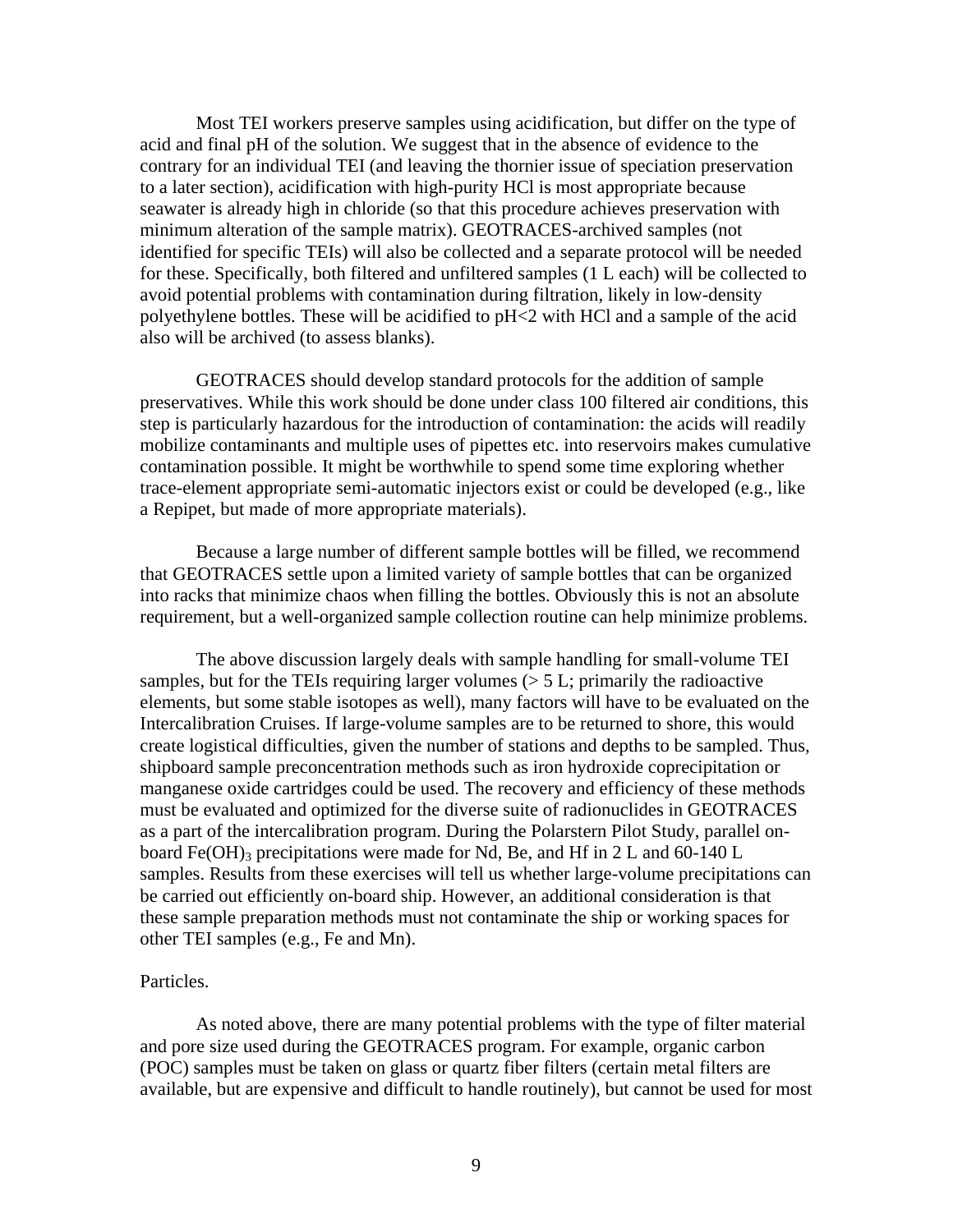TEIs. Logistical problems further complicate the issue: a sufficient water volume must be available for different filters, in which sequence should filter samples be taken (e.g., POC first, then TEI, etc?), and later, how will these filter be digested and analyzed for as many TEIs as possible? All of these aspects will have to be evaluated on the Intercalibration Cruises to optimize this phase of sample handling. There should also be some effort directed towards appropriate digestion and/or subsampling methods that are suitable to establish the TEIs and major carrier phases (including at the least the organic, siliceous, carbonate, and inorganic mineral phases).

For some elements (e.g., Fe, Pu, Th) there is evidence that a significant fraction exists as <0.2 µm colloids. However, there is a pointed lack of agreement on how to isolate colloidal TEI. Various small pore-size filters, some with transverse flow filtration, have been used in these studies, but there is no agreement on which of these methods is optimal. For this reason, we believe that routine colloidal separations may not be appropriate for GEOTRACES in its early years, but that is not to say that the distinction is not important in terms of process. Dissolved and colloidal TEIs are both transported by advection, but the microscale laws governing exchanges of TEIs between colloids and dissolved and particulate forms are quite different. For this reason, we recommend that GEOTRACES encourage various methods of colloidal separations at GEOTRACES test stations in diverse environments to the largest extent practicable.

### **Sample storage**

### Dissolved TEI – total.

Sample storage requires appropriate sample bottle types and preservatives to prevent biological growth and adsorption on container walls. The preservatives and bottle types must be appropriate for the individual TEIs; different TEIs will have different requirements. Various types of containers are used with different cleaning treatments. Most TEI experts believe that some type of polyolefin (polyethylene in low and highdensity, linear or branched, or polypropylene) bottle is appropriate for most purposes after a suitable cleaning treatment. However, polyolefins are not appropriate for aluminum analysis (because  $AICI<sub>3</sub>$  is used as the polymerization catalyst) or mercury analysis (due to contamination of unknown origin). For these elements, other polymer types such as fluorocarbons (for either Al or Hg) or polymethylpentene (for Al) are appropriate. For ancillary parameters (salinity and nutrients) and selected tracers such as  $^{13}$ C, well-established handling procedures and containers will be utilized (e.g., glass ampoules for  ${}^{13}$ C). Overall, GEOTRACES should verify that appropriate container materials and cleaning treatments are used for GEOTRACES samples for each property.

GEOTRACES should do time-series studies of stored samples in order to establish that preservation methods are appropriate for the typical time between sample collection and ultimate analysis. For this exercise, on the Intercalibration Cruises (see below) large volume (> 200 L) composite/homogenized samples (surface and deep water; one of each left untreated and the others acidified to different pH levels (with HCl or  $HNO<sub>3</sub>$ ) will be placed in sample bottle of the types and volumes used currently (e.g., 1L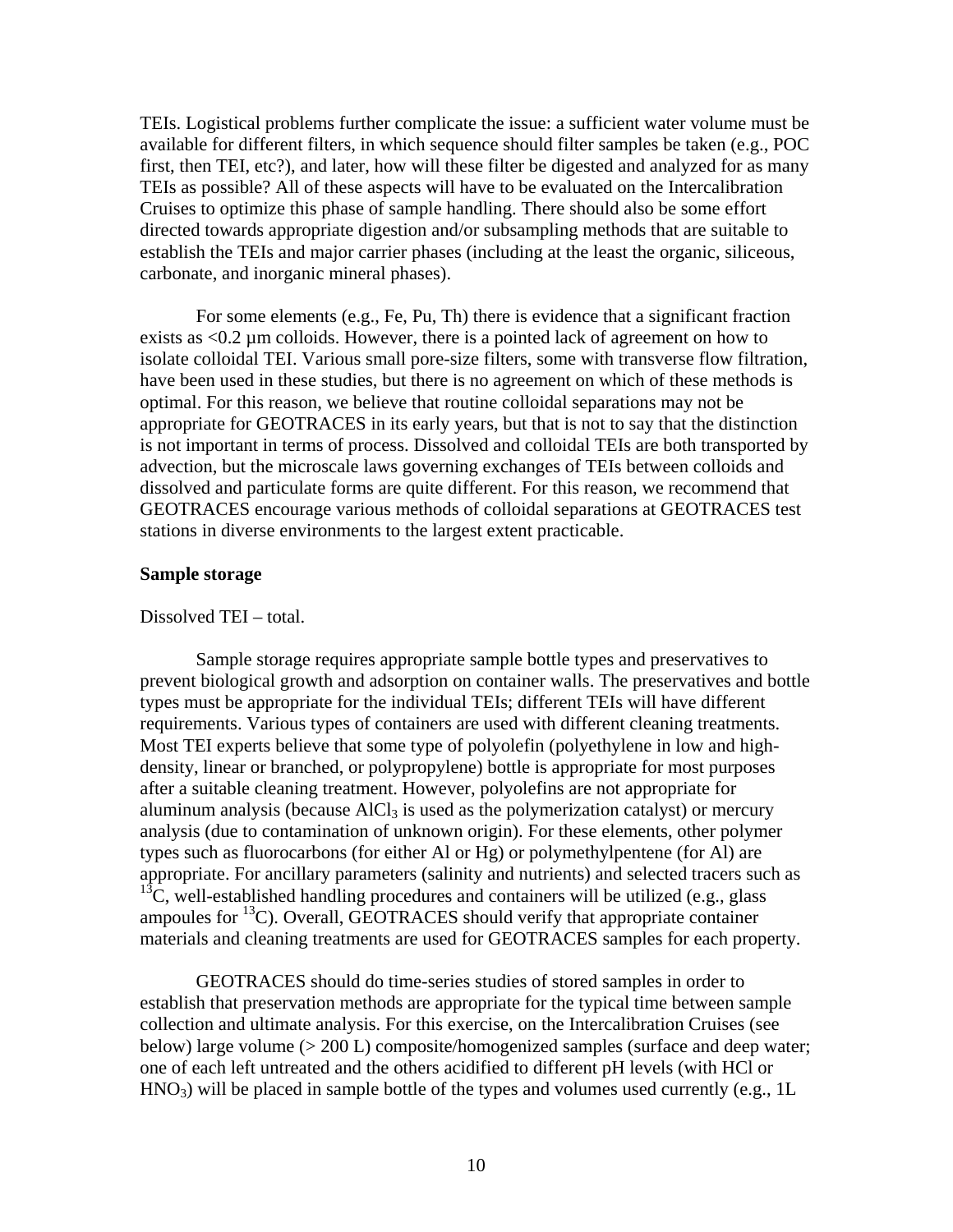low density polyethylene; FEP Teflon). The unacidified aliquots will then be immediately frozen and stored; the acidified aliquots will be stored in the dark at room temperature. Wherever possible, sample preservation should be tested by shipboard analyses shortly after sample collection  $(t=0)$ , or immediately after the cruise. Since the typical practice is sample storage ranging from one month (i.e., time to return samples from a cruise) to one year or more, storage time points should be every few months for one year, with 3-4 bottles analyzed per time point. The preservatives used should be verified for low blanks before use and archived for later analysis to establish whether blank levels increase with time. The preservative must be stored in a container that is least subject to degradation or increasing blanks – fluorocarbon has obvious advantages in this regard but may not be the best for all elements. It is preferable that the laboratories that will do the ultimate TEI analysis should prepare the preservative and verify its low blank levels.

Such a seemingly straightforward evaluation of storage protocols is made much more difficult for TEIs requiring large volumes, particularly Nd isotopes and  $^{230}$ Th,  $^{226}$ Ra and <sup>231</sup>Pa. First, whether these TEIs can even be determined in stored acidified seawater needs to be evaluated before any Intercalibration Cruise, and then the container type and acid need to be evaluated (as with the other TEIs). However, the sheer volume required for these elements suggests that the number of time points and other variables (e.g., container or acid type) will have to be severely limited. Nevertheless, during the Polarstern Pilot Study entire rosettes of 24 bottles were filled at one depth (1500 m), filtered, and acidified with ultra-clean hydrochloric acid in 2 to 10 L aliquots for Nd, Pa, and Th intercalibrations.

## Dissolved TEI – Speciation.

 Dissolved TEI can exist in different chemical forms, including various oxidation states (e.g., Cr III/VI, As III/V), metal-ligand complexes, and covalent organo-metallic compounds (e.g., methyl mercury). The sample storage methods used in GEOTRACES should enable, when possible, the determinations of TEI speciation. For testing speciation stability on the Intercalibration Cruises using the large-volume composite samples, frozen storage (typical storage for metal-ligand samples) can be compared to acidified samples (as above), with the  $t=0$  reference point being the speciation determined on board ship (e.g., competitive ligand CSV; selective hydride generation; etc.). The time points would be the same as the total TEI sample storage experiment. It is assumed that the speciation of most TEIs will not be stable with storage, and for these, shipboard determinations will be recommended.

#### Particulate TEI.

 The presumed storage for filtered particulate matter will be immediate freezing, with thawing just prior to preparation and analyses. However, GEOTRACES should evaluate the efficacy of this storage as part of the Intercalibration Cruises.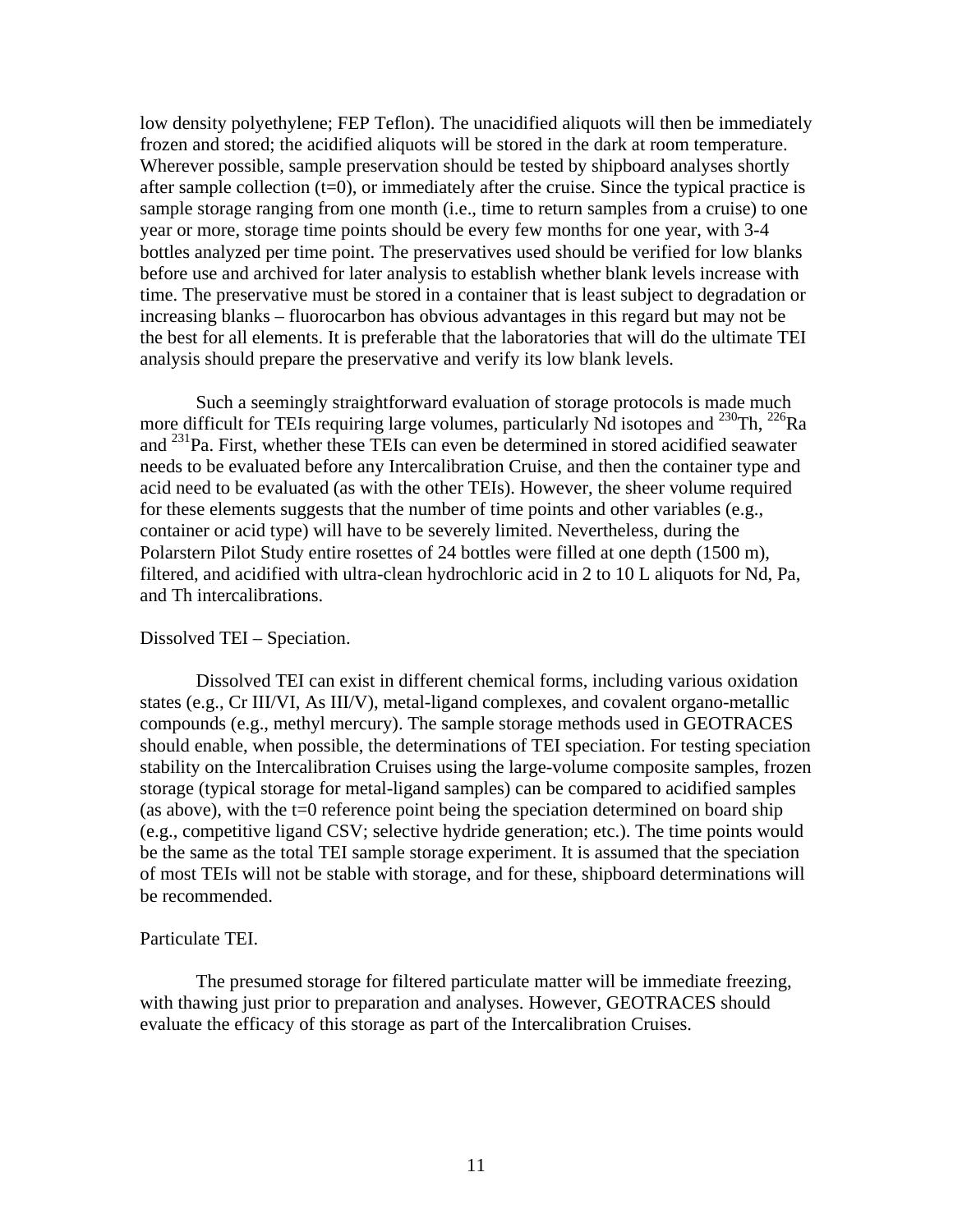## **Ancillary parameters**

 Data for more "standard" oceanographic parameters such as nutrients and oxygen will be crucial for GEOTRACES and WOCE-type protocols would seem to be sufficient. However, these parameters must be determined with sufficiently low detection limits to match those of the TEIs so that biogeochemical processes can be examined, particularly for the nutrients (i.e., at nanomolar concentrations). Moreover, given the sheer number of samples, the methods should be automated or require minimal technician time. Table 2 is a compilation of existing techniques that presently can be used for GEOTRACES, but these still must be intercalibrated with existing methods already in broad use (e.g., "MAGIC" method for phosphate; Karl and Tien, 1992) if more suitable ones are developed, GEOTRACES should be flexible enough to use them (i.e., just as with the TEIs – as long as accuracy and precision can be assured). It is important to note that this effort cannot be underestimated since no existing or past program has done nanomolar nutrients on a routine basis, and the Intercalibration Cruises will be an important test for their utility on the regular GEOTRACES transects.

| Parameter | Method                                                  | <b>Detection Limit</b>     | <b>Example Reference</b>                           |
|-----------|---------------------------------------------------------|----------------------------|----------------------------------------------------|
| Salinity  | Conductivity                                            | NA (not applicable)        | Standard methods                                   |
| Oxygen    | Automated Winkler,<br>amperometric end point            | 1 µmol $l^{-1}$            | Culbertson and<br><b>Huang</b> , 1987              |
| Ammonium  | Automated colorimetric w/<br>liquid waveguide flow cell | 5.0 nmol $1^{-1}$          | Li et al., 2005                                    |
| Nitrite   | Automated colorimetric w/<br>liquid waveguide flow cell | $0.1 \text{ nmol } 1^{-1}$ | Zhang, 2000                                        |
| Nitrate   | Automated colorimetric w/<br>liquid waveguide flow cell | 2.0 nmol $1^{-1}$          | Zhang, 2000                                        |
| Phosphate | Automated colorimetric w/<br>liquid waveguide flow cell | $0.5$ nmol $1^{-1}$        | Zhang and Chi, 2002                                |
| Silicate  | Automated colorimetric                                  | $0.4 \mu$ mol $l^{-1}$     | Parsons et al., 1984                               |
| Pigments  | <b>HPLC</b>                                             | <b>NA</b>                  | Bidigare, 1991                                     |
| DOC/DON   | <b>Oxidative Combustion</b>                             | <b>NA</b>                  | Sharp et al., 2002a, b                             |
| POC/PON   | <b>Oxidative Combustion</b>                             | <b>NA</b>                  | <b>Cutter and Radford-</b><br><b>Knoery</b> , 1990 |

Table 2. Ancillary Parameters and Example Methods for GEOTRACES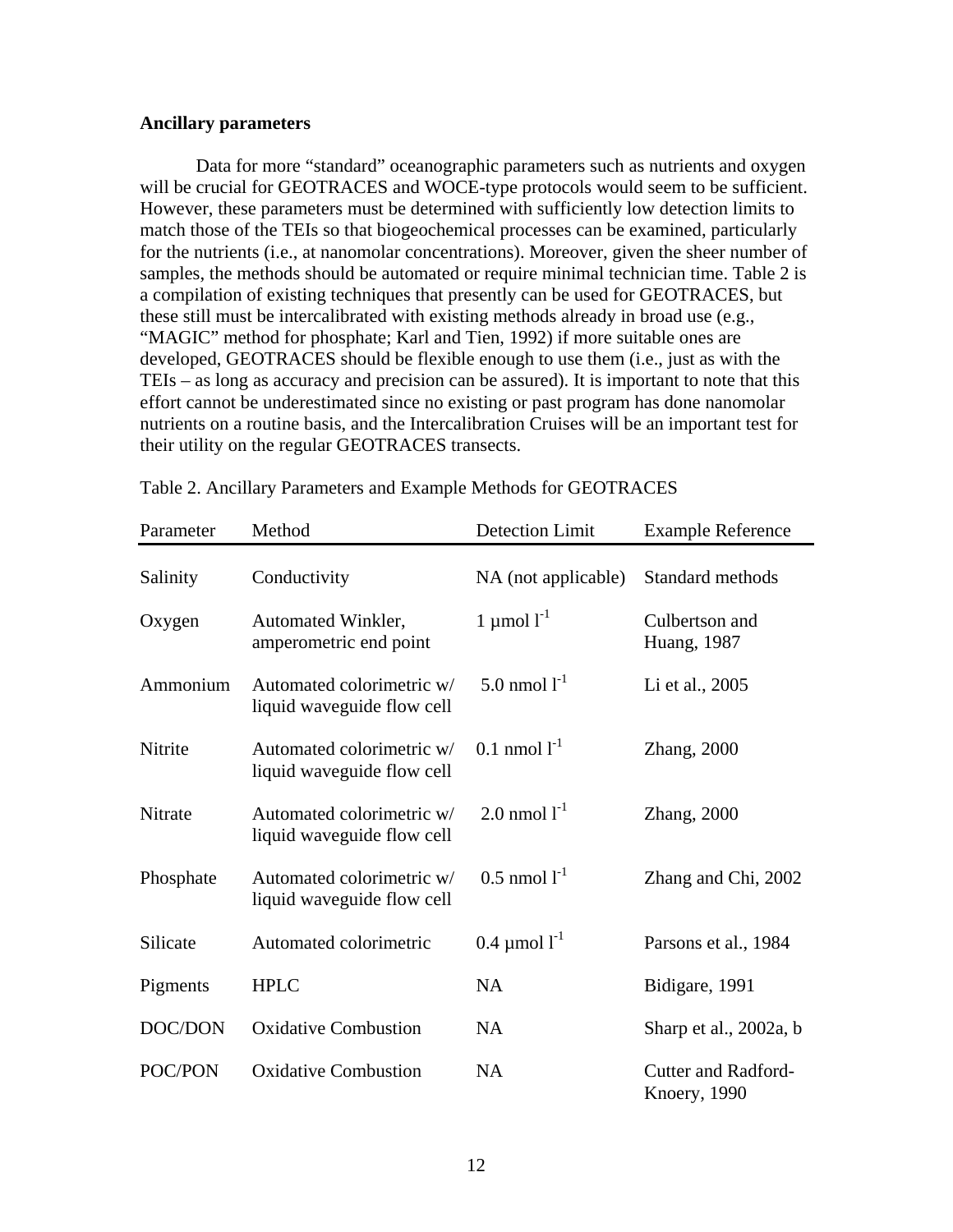### **Documentation of the GEOTRACES Methods**

 Given the international scope of GEOTRACES and multitude of laboratories that will be conducting transects and processes studies, it will be absolutely necessary that all aspects of sampling, from the operation of the equipment to sample processing/handling procedures, and the determinations of ancillary parameters, be completely described in GEOTRACES Users' Manuals. Therefore, a goal of the S&I Program will be creation of "cookbooks" that any qualified chemical oceanographic laboratory could use in the conduct of a GEOTRACES cruise. These also would be placed on the GEOTRACES web site, as well descriptions of, or plans for, all S&I Program activities. Of course, many of the intercalibration results will be documented in the peer-reviewed literature as well. An additional benefit of creating GEOTRACES Users' Manuals is one of outreach to scientists in developing countries who cannot devote the time and expenses to perfect their own methods. While it is clear that some GEOTRACES sampling gear such as noncontaminating rosettes may not be available, criteria for assessing their own equipments' efficacy will be documented, easily adoptable handling procedures will be described in detail, and the availability of reference materials will allow their own procedures to be validated.

2A. Identifying existing primary standards and CRMs and developing new ones.

TEI Primary Standards – Radioactive.

Most radioisotope primary standards can be obtained in the academic community or are commercially available with one notable exception, <sup>233</sup>Pa. This isotope can be "milked" every few months from  $^{237}$ Np, and calibrated. Calibration could be done against a recognized 231Pa certified reference material or by measuring in growth of its daughter  $^{233}$ U using recognized uranium standards. It is hoped that the IAEA Marine Laboratory in Monaco could coordinate production of  $^{233}$ Pa from  $^{237}$ Np, as well as provide a  $^{231}$ Pa primary standard.

## TEI Primary Standards – Trace elements.

These standards are also commercially available and will not be an issue for GEOTRACES. However, a "proficiency standard" that can be obtained from government agencies such as the National Institute of Standards and Testing (NIST) in the United States, or a commercial standard from another source, should be used to regularly check the quality of any primary standard used in GEOTRACES' analyses.

## TEI Reference Materials – Dissolved.

There are two CRMs presently available for seawater trace elements, NASS-5 and CASS-4 (NRC-Canada), which could be used for GEOTRACES. The problem with these two reference materials is that their TEI concentrations are at the high end (e.g., Fe, Cd, Zn are about 100 times greater than expected in surface open ocean waters). We need to develop Reference Materials that are at the lower concentration range (we are not a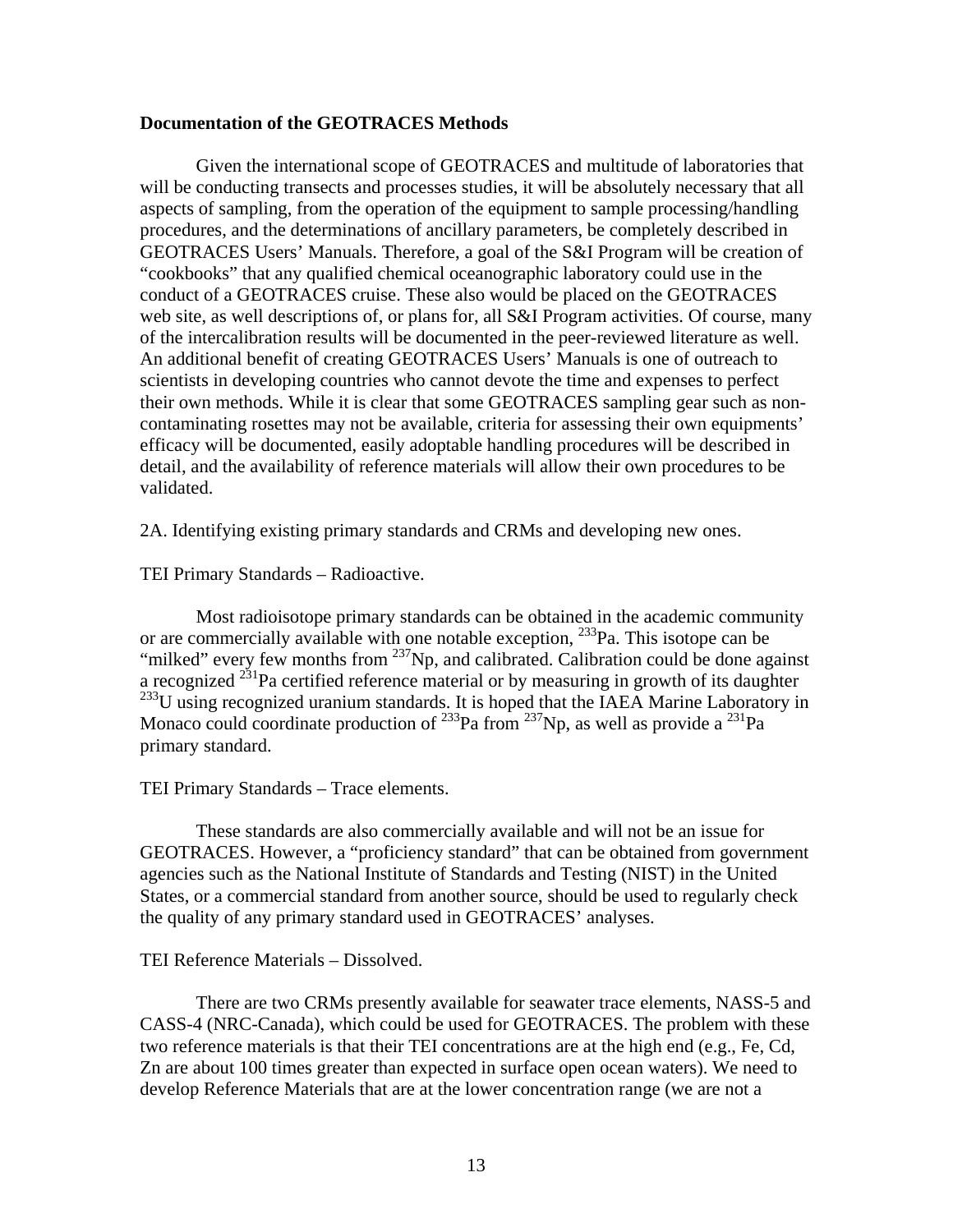certifying agency, so these cannot be CRMs). The committee recommends the development of two RMs, one at the lower end while the other at the higher end, or open ocean surface water vs. deep water. In this respect, we should take advantage of the availability of the SAFe seawater samples and perform a multiple laboratory intercomparison (evaluating the errors in all but sampling and storage). This would then create a useful TEI reference material at relatively low cost. The limitation is that the total SAFe sample volume is limited (<300 L for three homogenized samples) and the individual bottle volume is only 500 ml, eliminating their utility for many TEIs (ca. 900 L of SAFe water from the California Current is currently unbottled – stored in large polyethylene tanks).

One accuracy check that GEOTRACES may want to employ is a double-blind sample intercomparison where ca. 30-60 L of a sample from one depth at a GEOTRACES station is bottled (in an appropriate container) and then sent to all labs doing a particular element or element suite. Such a procedure done on a regular basis would assure that the concentrations (and even speciation) being measured by GEOTRACES are as accurate as possible.

### TEI Reference Materials – Particles.

A variety of solid phase certified reference materials are available for marine particles, but most of these are either pure biological materials (e.g., NIST Lobster Tissue) or sediments. The US NRC report on marine reference materials (NRC, 2002) recommended the use of algal cultures, and while these are more like suspended particles, they are devoid of detrital matter (e.g., alumino silicates). Therefore, the GEOTRACES program would encourage the development of a suspended matter reference material isolated by techniques such as continuous centrifugation (but, trace metal clean; see Schüssler and Kremling, 1993) from a coastal or upwelling regime. As noted above, GEOTRACES might also want to do double-blind sample intercomparisons for particulate TEIs.

#### 2B. Establishing GEOTRACES Baseline Stations.

By establishing so-called "GEOTRACES Baseline Stations," the program can use these as potential "anchors" on some of the transects (i.e., including sites where TEIs have been extensively examined and therefore accomplishing a de facto intercalibration) and as sites where new methodologies (sampling and analytical) can be tested ("in situ reference material"). At least 2 of these stations should be where the GEOTRACES sampling, handling, and storage methods are developed on the Intercalibration Cruises. Another way of establishing these Baseline Stations is for GEOTRACES transects to overlap at 1-2 sites such that the data from each cruise can be compared. Ideally, there would be one Baseline Station for every ocean basin to facilitate access. Another approach would be to locate them at existing time series stations such as: Pacific: US JGOFS Aloha, 22.75° N, 58° W; Canadian Ocean Station Papa, 50° N, 145° W; New Zealand, 46.5° S, 178.5° E. Indian: Arabian Sea, 15° N, 65° E; Indian Ocean DEOS, 25°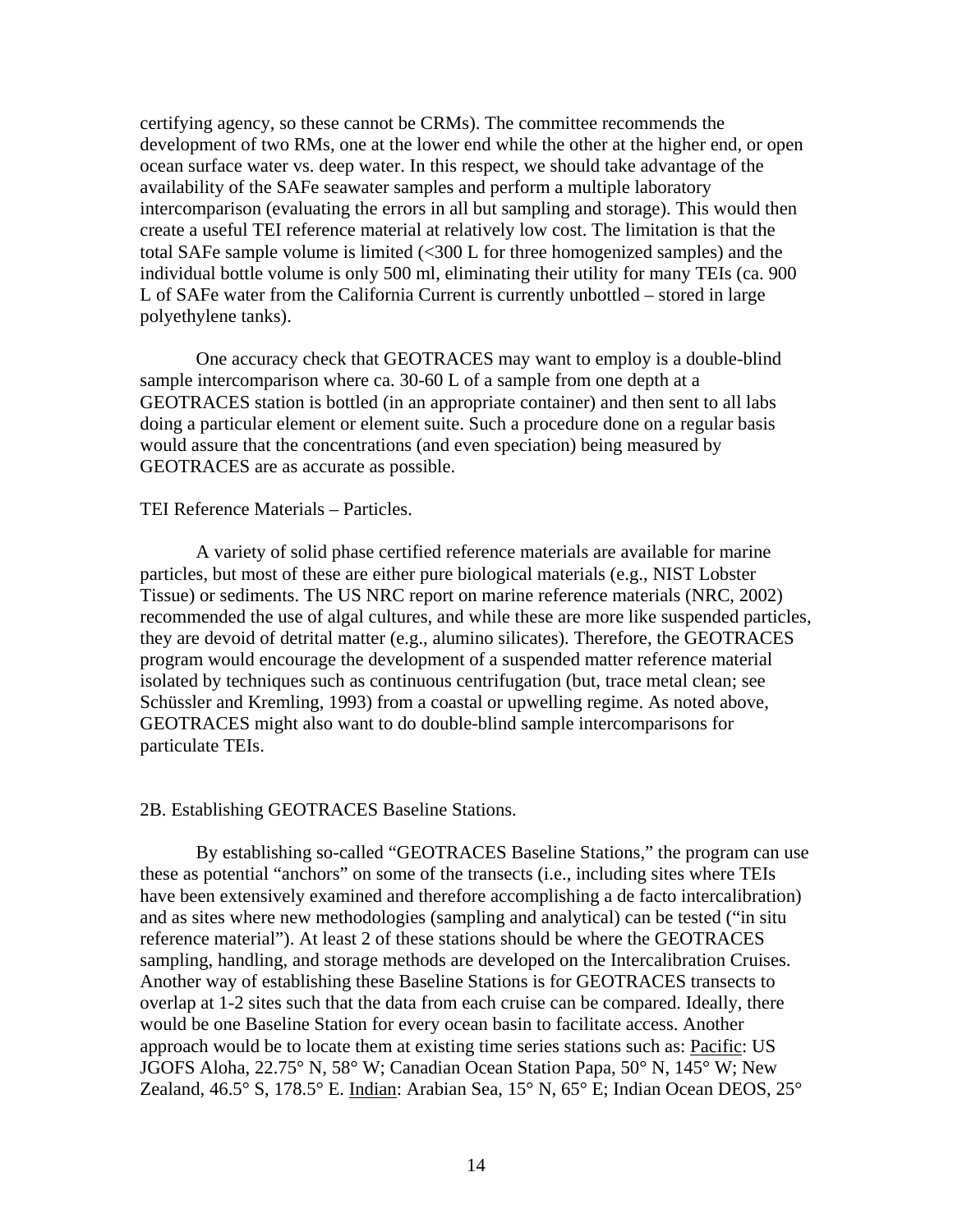S, 97° E. Atlantic: US JGOFS BATS Station, 32° N, 65° W; PAP, 53° N, 50° W; South Atlantic DEOS, 35° S, 15° W. In any case, the occupation of 1-2 Baseline Stations should be included in every GEOTRACES transect as a part of making intercalibration a routine component of the program.

# **Specific Committee Recommendations and Timing**

1. Establish a GEOTRACES S&I Program implementation committee to draft the actual working plan based on this report, the overall GEOTRACES plan, and community inputs/feedback. With respect to the latter, it is likely that some ad hoc meetings held in conjunction with an EU, AGU, etc meeting, be held. Obviously, this is the first step.

2. Perform intercalibrations of the core GEOTRACES TEI (and as many other TEIs as possible) using existing SAFe water samples (bottled, but also bottling the slightly Fecontaminated water that remains in the SAFe homogenization tanks) with the goals of evaluating how applicable the SAFe sampling and handling procedures are to GEOTRACES and assessing which elements may pose the greatest analytical problems for the program. This phase of the S&I Program should be started immediately.

3. After a thorough review of the SAFe water intercalibration results (as above) and the SAFe, IRONAGES, Clivar, etc. equipment and procedures, conduct at least 2 Intercalibration Cruises. The complete sampling system (sampling bottles, rosettes, winches, etc.) to be tested would have to be agreed upon and acquired prior to any of these cruises (and would then be available for future GEOTRACES transects). The goals of these cruises, using intercalibration as the tool, will be to evaluate and select the best sampling devices and handling procedures for the greatest range of TEIs under the constraints (e.g., station time) of GEOTRACES transect and process studies. This first step probably will require at least one cruise, and while additional evaluations could occur on a second cruise, the specific rationale for the second cruise would be perfecting the overall procedures (including determinations of ancillary parameters) for full and complete documentation (i.e., writing the users' manuals) and collecting water and particles for GEOTRACES reference materials. Because any GEOTRACES transect cannot occur without established protocols and intercalibrations, these cruises have to be the first phase of the GEOTRACES field program. However, if any GEOTRACESrelated cruises were to occur prior to completion of the primary S&I activities, they should at least acquire replicate samples (>3) at each station/depth that could be used for an analytical intercalibration (i.e., as in the collection of GEOTRACES archive samples discussed above).

4. Due to the lack of appropriate reference materials, the S&I Program will have to develop these during GEOTRACES or other program cruises, or in controlled lab conditions. This will be a continuing and long term effort, and while there is a clear lack of suitable reference materials, GEOTRACES' transects can begin without them after the completion of the Intercalibration Cruises. We also should encourage government labs involved in the production of standards and reference materials (e.g., US NIST, NRC-Canada, IAEA) to take on some of these tasks.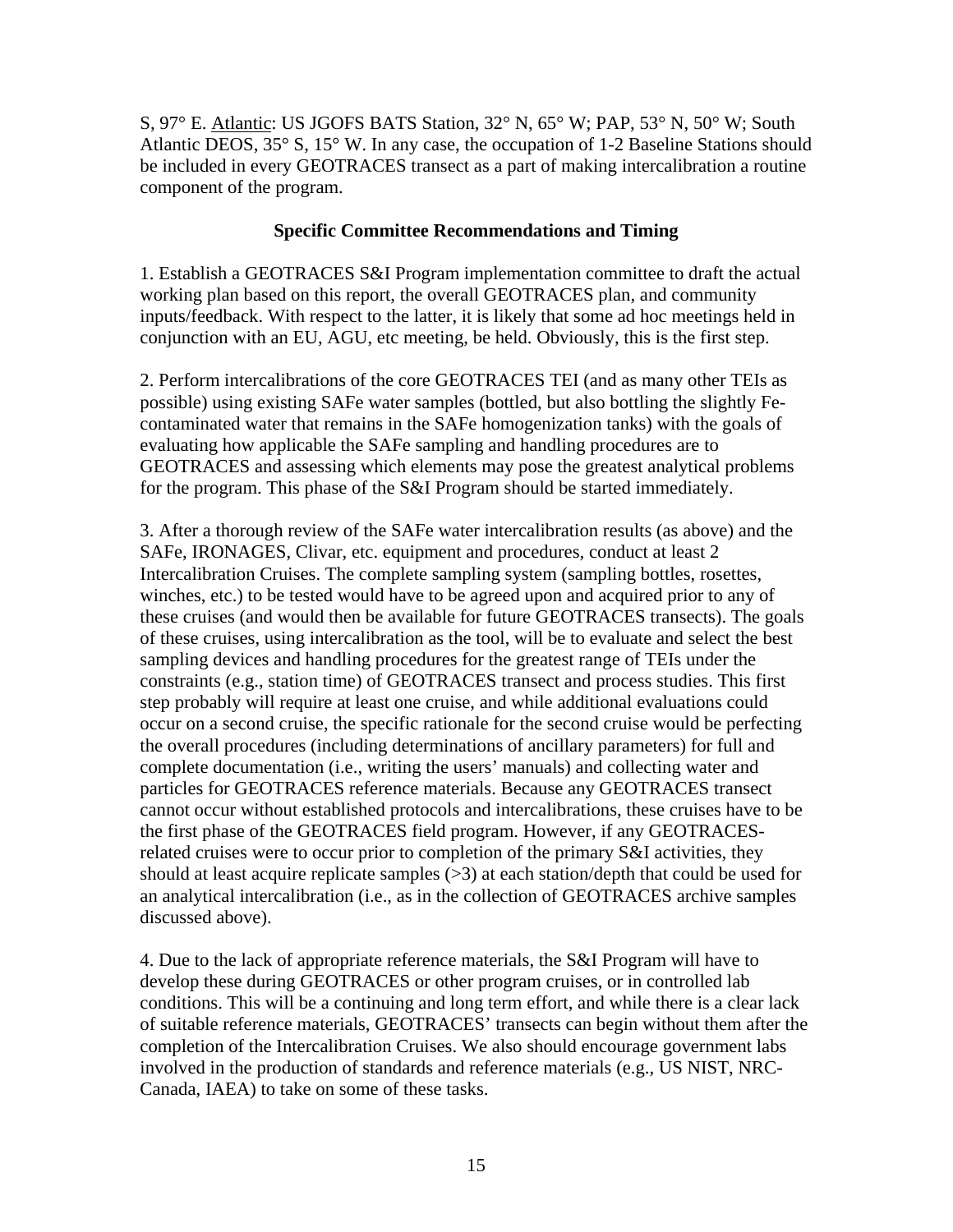## REFERENCES

Bidigare, R. 1991. Analysis of algal chlorophylls and carotenoids. In: *Marine Particles: Analysis and Characterization* (D. Hurd and D. Spencer, Eds.), American Geophysical Union, Wash. D.C., pp. 119-124.

Bishop, J.K.B., J.M. Edmond, D.R. Ketten, M.P. Bacon and W.B. Silker. 1977. The chemistry, biology, and vertical flux of particulate matter from the upper 400 m of the equatorial Atlantic Ocean. Deep-Sea Res., 24: 511-548.

Bowie, A.R., E.P. Achterberg, S. Blain, M. Boye, P.L. Croot, H.J.W. de Baar, P. Laan, G. Sarthou, and P.J. Worsfold. 2003. Shipboard analytical intercomparison of dissolved iron in surface waters along a north–south transect of the Atlantic Ocean. Mar. Chem., 84: 19-34.

Bowie, A.R., E.P. Achterberg, P.L. Croot, H.J.W. de Baar, P. Laan, J.W. Moffett, S. Ussher, and P.J. Worsfold. 2006. A community-wide intercomparison exercise for the determination of dissolved iron in seawater. Mar. Chem., 98: 81-99.

Bruland, K.W., R.P. Franks, G.A. Knauer, and J.H. Martin. 1979. Sampling and analytical methods for the determination of Cu, Cd, Zn and Ni at the nanogram per liter level in seawater. Anal. Chim. Acta, 105: 233-245.

Bruland, K.W., and E. Rue. 2001. Analytical methods for the determination of concentrations and speciation of iron in seawater. In: Turner, D. and Hunter, K.A. (eds.) *Biogeochemistry of Iron in Seawater*, IUPAC Book Series on Analytical and Physical Chemistry of Environmental Systems, Vol. 7, John Wiley, New York , 255-289.

Buesseler, K.O. and 10 others, 1996. An intercomparison of cross-flow filtration techniques used for sampling marine colloids: overview and organic carbon results. Mar. Chem., 55: 1-31.

Culbertson D.H, and S. Huang. 1987. Automated amperometric oxygen titration. Deep-Sea. Res., 34: 875-880.

Cutter, G.A. and J. Radford-Knoery. 1991. Determination of carbon, nitrogen, sulfur, and inorganic sulfur species in marine particles. In: *Marine Particles: Analysis and Characterization* (D. Hurd and D. Spencer, Eds.), American Geophysical Union, Wash. D.C., pp. 57-63.

De Jong, J.T.M., J. den Das, U. Bathmann, M.H.C. Stoll, G. Kattner, R.F. Nolting, and H.J.W. de Baar. 1998. Dissolved iron at subnanomolar levels in the Southern Ocean as determined by shipboard analysis. Anal. Chim. Acta, 377: 113-124.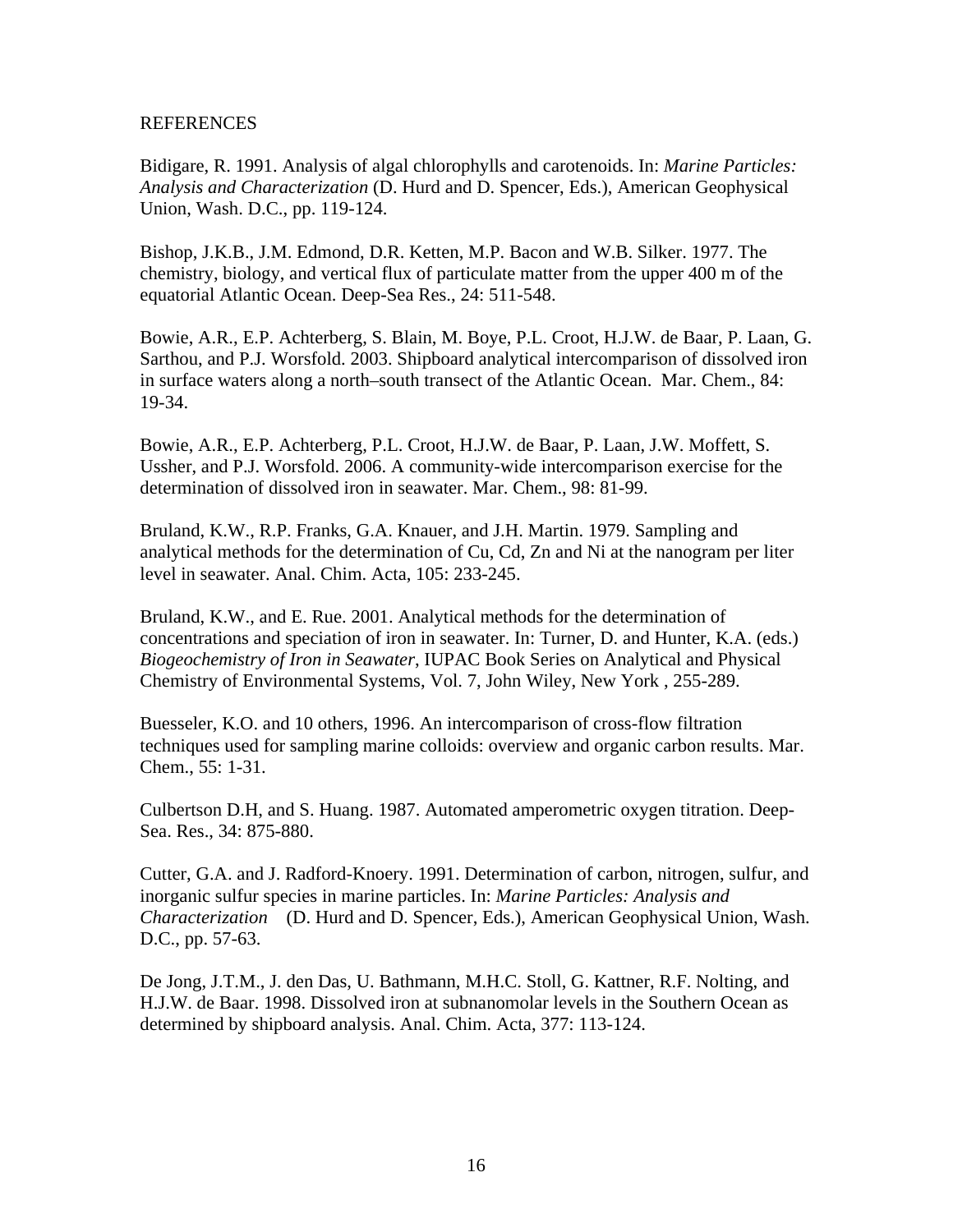DOE. 1994. *Handbook of Methods for the Analysis of the Various Parameters of the Carbon Dioxide System in Seawater; Version 2.* A.G. Dickson and C. Goyet (Eds.), ORNL/CDIAC-74.

ISO. 1993. *International Vocabulary of Basic and General Terms in Metrology, Second Edition*. International Organization of Standardization, Switzerland, 59 pp.

Karl, D.M. and G. Tien. 1992. MAGIC: A sensitive and precise method for measuring dissolved phosphorus in aquatic environments. Limnol. Oceanogr., 37: 105-116.

King, P. and 11 others, 1998. Analysis of total and organic carbon and total nitrogen in settling oceanic particles and a marine sediment: an interlaboratory comparison. Mar. Chem., 60: 203-216.

Kuss J., C.-D Garbe-Schonberg, and K. Kremling. 2001. Rare earth elements in suspended particulate material of North Atlantic surface waters. Geochim. Cosmochim. Acta, 65: 187-199.

Landing, W.M., G.A. Cutter, J.A. Dalziel, A.R. Flegal, D. Schmidt, A. Shiller, P. Statham, S. Westerlund, and J. Resing. 1995. Analytical intercomparison results from the 1990 Intergovernmental Oceanographic Commission open-ocean baseline survey for trace metals: Atlantic Ocean. Mar. Chem., 49: 253-265.

Li, Q.P., J.-Z. Zhang, F.J. Millero, and D.A. Hansell. 2005. Continuous colorimetric determination of trace ammonium in seawater with a long-path liquid waveguide capillary cell. Mar. Chem., 96: 73-85

National Research Council, 2002. Chemical reference materials: Setting standards for ocean science. The National Academies Press, Washington DC, 132 pp.

Parsons, T.R., Y. Maita, and C.M. Lalli. 1984. *A Manual of Chemical and Biological Methods for Seawater Analysis*. Pergamon, Oxford, 173 pp.

Schaule, B.K. and C.C. Patterson. 1981. Lead concentration in the Northeast Pacific: evidence for global anthropogenic perturbations. Earth Planet. Sci. Lett., 54: 97-116.

Sharp, J.H., D.A. Carlson, E.T. Peltzer, D.M. Castle-Ward, K.B. Savidge, and K.R. Rinker, 2002a. Final dissolved organic carbon broad community intercalibration and preliminary use of DOC reference materials. Mar. Chem., 77: 239-253.

Sharp. J.H. and 27 others, 2002b. A preliminary methods comparison for measurement of dissolved organic nitrogen in seawater. Mar. Chem., 78: 171-184.

Schüssler, U. and K. Kremling.1993. A pumping system for underway sampling of dissolved and particulate trace elements in near-surface waters. Deep-Sea Res. I, 40: 257- 266.